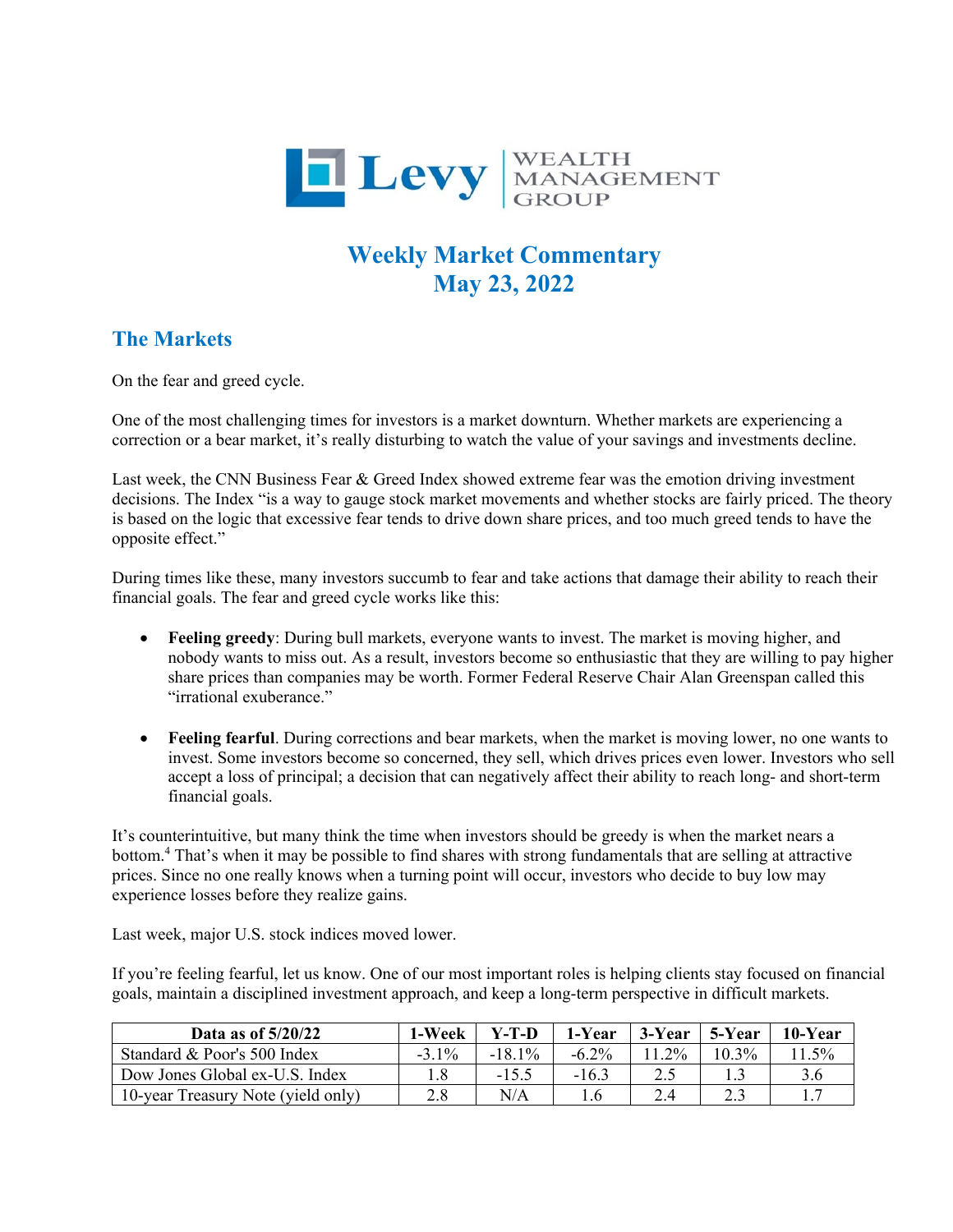| (per ounce)<br>Gold             | ⊥ ∙ັ | v.o    | ⌒<br>$\overline{\phantom{0}}$<br><u>.</u> | $\sim$<br>14.U                      | ۰.٥ | .      |
|---------------------------------|------|--------|-------------------------------------------|-------------------------------------|-----|--------|
| Bloomberg<br>∟ommoditv<br>Index | 1.U  | J I .U | $\sim$<br>4<br>                           | $\overline{\phantom{0}}$<br>$\cdot$ | υ., | $-U$ . |

S&P 500, Dow Jones Global ex-US, Gold, Bloomberg Commodity Index returns exclude reinvested dividends (gold does not pay a dividend) and the three-, five-, and 10-year returns are annualized; and the 10-year Treasury Note is simply the yield at the close of the day on each of the historical time periods.

Sources: Yahoo! Finance; MarketWatch; djindexes.com; U.S. Treasury; London Bullion Market Association.

Past performance is no guarantee of future results. Indices are unmanaged and cannot be invested into directly. N/A means not applicable.

**ABOUT LOSS AVERSION, BEAR MARKETS AND RECESSIONS…**Here's something to remember during volatile markets when the desire to sell may be strong: Our brains are hard-wired to avoid loss. Studies have found the pain of loss is far more powerful than the pleasure of gain. This is called loss aversion.

Overcoming loss aversion isn't easy. One thing that may help is understanding a situation more clearly. For example, knowing more about bear markets may help reduce the fear of these market declines. Here are some facts to consider:

- **Bear markets are not uncommon.** There have been 11 bear markets since 1956, reported Mark Kolakowski of *Investopedia.* The shortest bear market lasted one month (February 2020) and the longest was 31 months.
- **Bear markets are price declines or 20 percent or more from a previous peak**, reported Georgina Tzanetos of Bankrate. A major stock index (like the Dow Jones industrial Average, Standard & Poor's 500 Index or Nasdaq Composite), an asset class (stocks, bonds, etc.), or an individual stock can experience a bear market.
- **Bear markets sometimes precede recessions, but not always**. Stock markets reflect what investors think may happen in the future. When they drop, it's often because investors see hard times ahead. Eight of the last 11 bear markets have occurred before a recession.

A recession is often defined as an economic slowdown or contraction that persists for two quarters (six months). The United States economy contracted during the first quarter of 2022. Although forecasters say there is a low probability (19.6 percent) the economy will contract again during the second quarter, according to a survey conducted by the Philadelphia Federal Reserve. The probability of a quarterly contraction increases (28.2 percent) in early 2023.

It's unclear whether the U.S. will experience a recession. A lot depends on the Federal Reserve's fight against inflation, which has been made even trickier by the Russia-Ukraine War and lockdowns in China.

## **Weekly Focus – Think About It**

"What good is the warmth of summer, without the cold of winter to give it sweetness."

*—John Steinbeck, author*

Best Regards,

Victor Levy for Levy Wealth Management Group

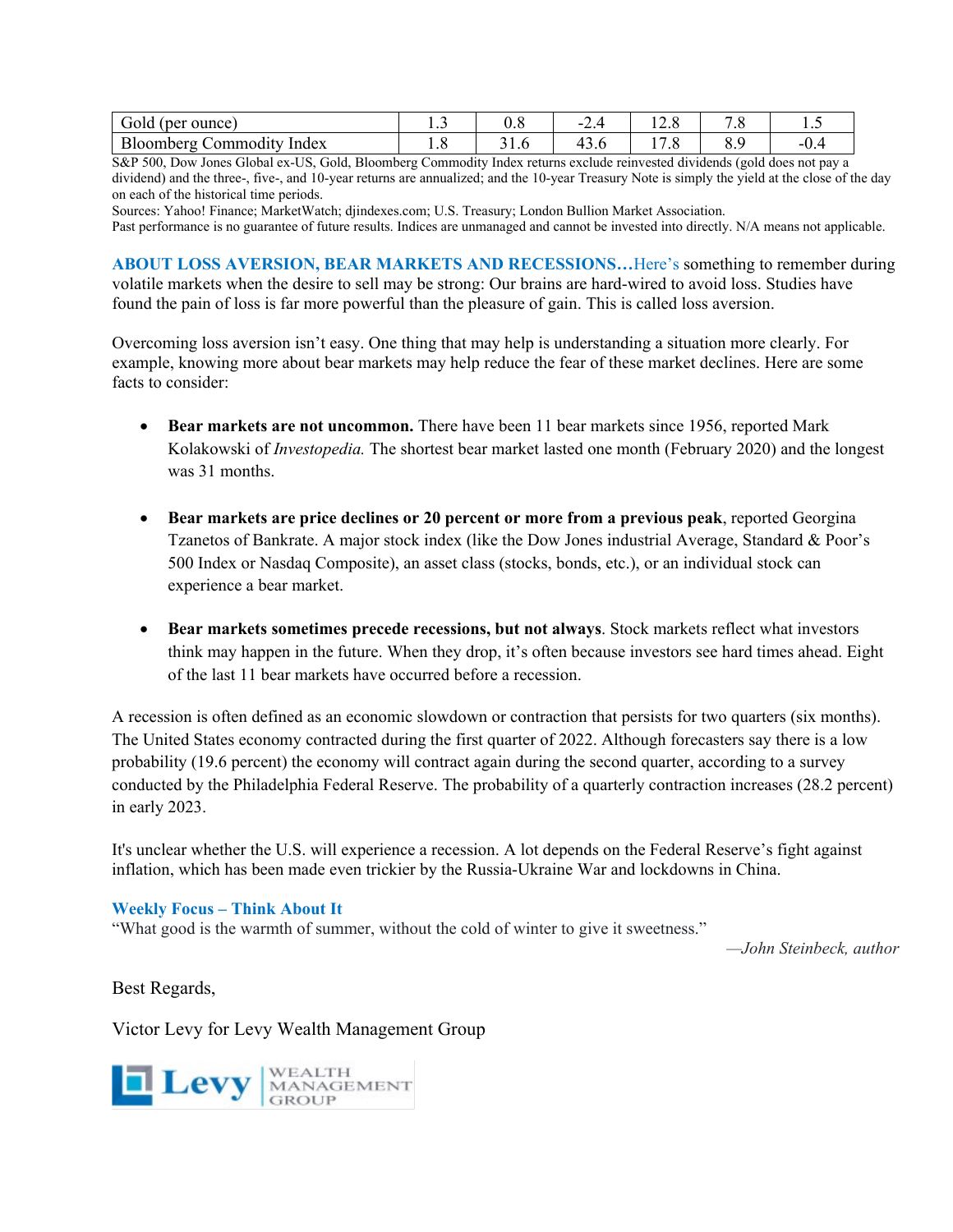1818 Market St | Suite 3232 | Philadelphia, PA 19103 Main: 215-875-8720 | Fax: 215-875-8756 [info@levywealth.com](mailto:info@levywealth.com) [www.levywealth.com](http://www.levywealth.com/)

\* These views are those of Carson Coaching, and not the presenting Representative or the Representative's Broker/Dealer, and should not be construed as investment advice.

\* This newsletter was prepared by Carson Coaching. Carson Coaching is not affiliated with the named broker/dealer.

\* Government bonds and Treasury Bills are guaranteed by the U.S. government as to the timely payment of principal and interest and, if held to maturity, offer a fixed rate of return and fixed principal value. However, the value of fund shares is not guaranteed and will fluctuate.

\* Corporate bonds are considered higher risk than government bonds but normally offer a higher yield and are subject to market, interest rate and credit risk as well as additional risks based on the quality of issuer coupon rate, price, yield, maturity, and redemption features.

\* The Standard & Poor's 500 (S&P 500) is an unmanaged group of securities considered to be representative of the stock market in general. You cannot invest directly in this index.

\* All indexes referenced are unmanaged. Unmanaged index returns do not reflect fees, expenses, or sales charges. Index performance is not indicative of the performance of any investment.

\* The Dow Jones Global ex-U.S. Index covers approximately 95% of the market capitalization of the 45 developed and emerging countries included in the Index.

\* The 10-year Treasury Note represents debt owed by the United States Treasury to the public. Since the U.S. Government is seen as a risk-free borrower, investors use the 10-year Treasury Note as a benchmark for the long-term bond market.

\* Gold represents the afternoon gold price as reported by the London Bullion Market Association. The gold price is set twice daily by the London Gold Fixing Company at 10:30 and 15:00 and is expressed in U.S. dollars per fine troy ounce.

\* The Bloomberg Commodity Index is designed to be a highly liquid and diversified benchmark for the commodity futures market. The Index is composed of futures contracts on 19 physical commodities and was launched on July 14, 1998.

\* The Dow Jones Industrial Average (DJIA), commonly known as "The Dow," is an index representing 30 stock of companies maintained and reviewed by the editors of The Wall Street Journal.

\* The NASDAQ Composite is an unmanaged index of securities traded on the NASDAQ system.

\* International investing involves special risks such as currency fluctuation and political instability and may not be suitable for all investors. These risks are often heightened for investments in emerging markets.

\* Yahoo! Finance is the source for any reference to the performance of an index between two specific periods.

\* Opinions expressed are subject to change without notice and are not intended as investment advice or to predict future performance.

\* Economic forecasts set forth may not develop as predicted and there can be no guarantee that strategies promoted will be successful.

\* Past performance does not guarantee future results. Investing involves risk, including loss of principal.

\* You cannot invest directly in an index.

\* Stock investing involves risk including loss of principal.

\* The foregoing information has been obtained from sources considered to be reliable, but we do not guarantee it is accurate or complete.

\* There is no guarantee a diversified portfolio will enhance overall returns or outperform a non-diversified portfolio. Diversification does not protect against market risk.

\* Asset allocation does not ensure a profit or protect against a loss.

\* Consult your financial professional before making any investment decision.

\* To unsubscribe please reply to this email with "Unsubscribe" in the subject line.

Securities offered through LPL Financial, Member of FINRA/SIPC. Investment Advice offered through Levy Wealth Management Group, a registered investment advisor and separate entity from LPL Financial.

Sources:

<https://www.cnn.com/markets/fear-and-greed> <https://www.c-span.org/video/?c4673464/user-clip-alan-greenspan-irrational-exuberance> <https://www.investopedia.com/articles/01/030701.asp> [https://www.investopedia.com/articles/07/ben\\_graham.asp](https://www.investopedia.com/articles/07/ben_graham.asp)